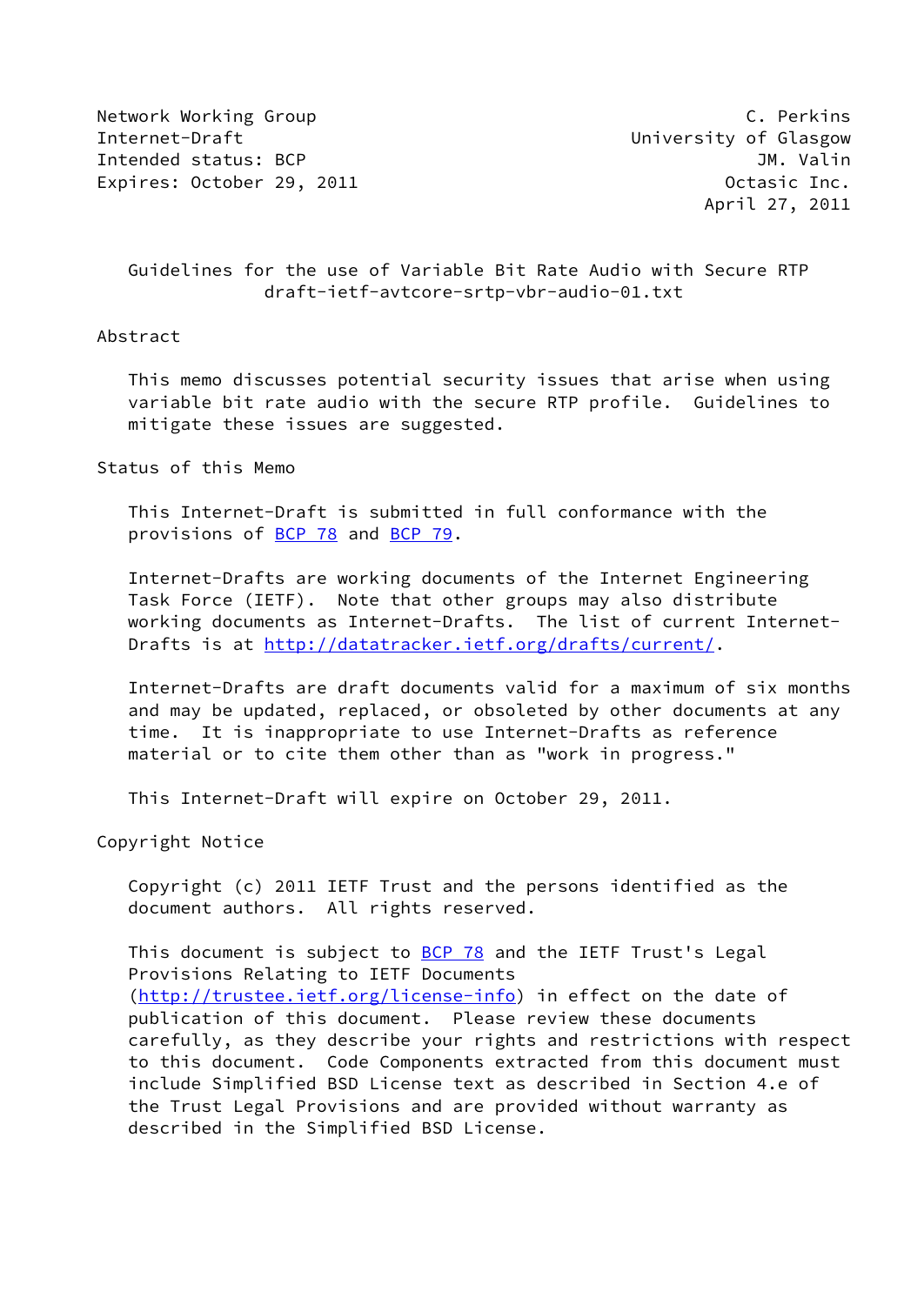| Internet-Draft | Using VBR audio with SRTP | April 2011 |  |
|----------------|---------------------------|------------|--|
|                |                           |            |  |

# Table of Contents

|    | 3. Guidelines for use of VBR Audio with SRTP 4                         |  |
|----|------------------------------------------------------------------------|--|
|    | 4. Guidelines for use of Voice Activity Detection with SRTP $\ldots$ 4 |  |
|    | $\frac{5}{2}$ . Padding the output of VBR codecs 5                     |  |
| 6. |                                                                        |  |
|    |                                                                        |  |
|    |                                                                        |  |
|    |                                                                        |  |
|    |                                                                        |  |
|    | 9.2. Informative References 6                                          |  |
|    |                                                                        |  |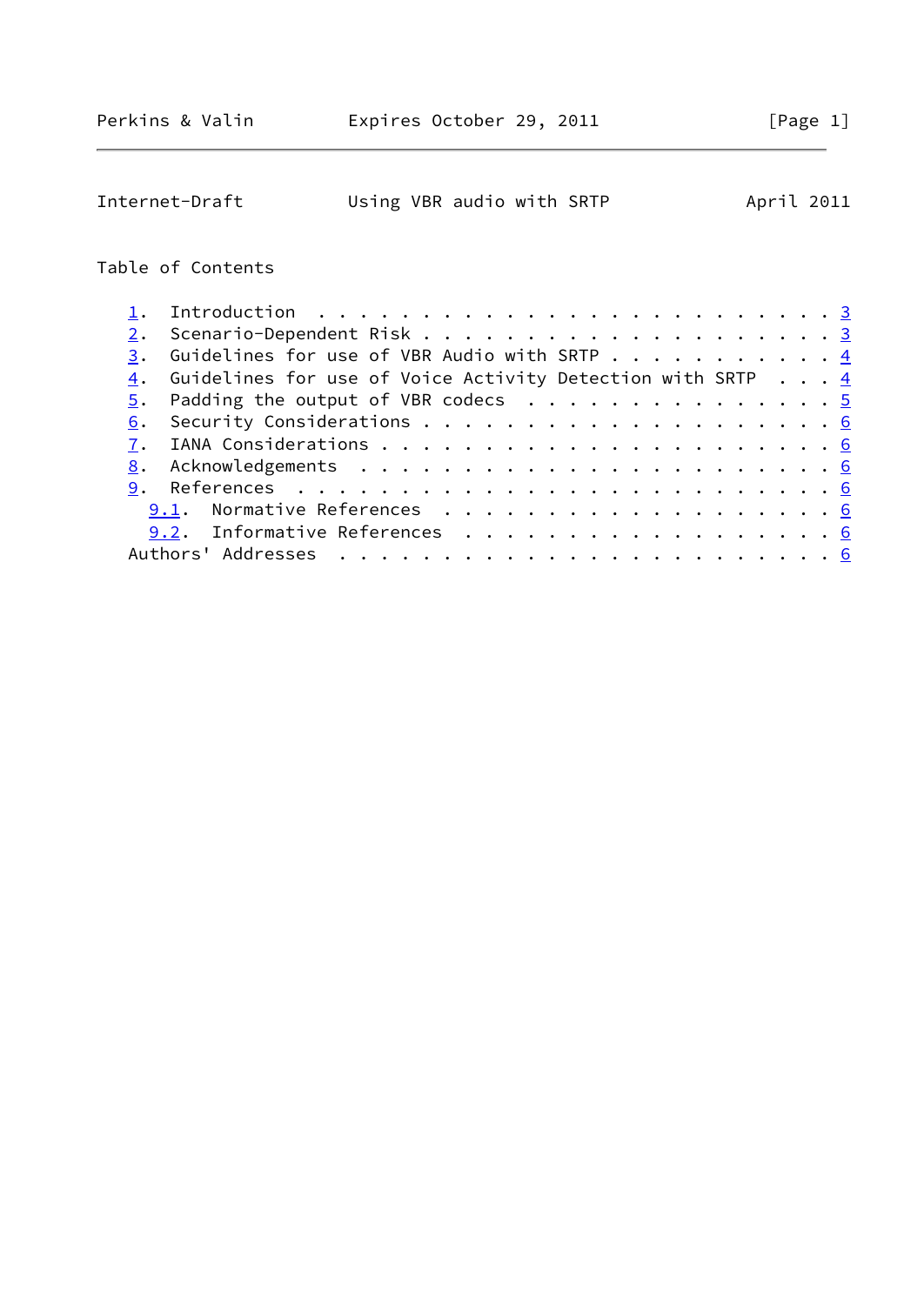Perkins & Valin **Expires October 29, 2011** [Page 2]

<span id="page-2-1"></span>Internet-Draft Using VBR audio with SRTP April 2011

#### <span id="page-2-0"></span>[1](#page-2-0). Introduction

The secure RTP framework (SRTP)  $[REC3711]$  is a widely used framework for securing RTP sessions. SRTP provides the ability to encrypt the payload of an RTP packet, and optionally add an authentication tag, while leaving the RTP header and any header extension in the clear. A range of encryption transforms can be used with SRTP, but none of the pre-defined encryption transforms use any padding; the RTP and SRTP payload sizes match exactly.

 When using SRTP with voice streams compressed using variable bit rate (VBR) codecs, the length of the compressed packets will therefore depend on the characteristics of the speech signal. This variation in packet size will leak a small amount of information about the contents of the speech signal. For example [\[spot-me](#page-6-3)] shows that known phrases in an encrypted call using the Speex codec in VBR mode can be recognised with high accuracy in certain circumstances, without breaking the encryption. Other work, referenced from [\[spot-me](#page-6-3)], has shown that the language spoken in encrypted conversations can also be recognised. This is potentially a security risk for some applications. How significant these results are and how they generalise to other codecs is still an open question. This memo discusses ways in which this traffic analysis risk may be mitigated.

 The key words "MUST", "MUST NOT", "REQUIRED", "SHALL", "SHALL NOT", "SHOULD", "SHOULD NOT", "RECOMMENDED", "MAY", and "OPTIONAL" in this document are to be interpreted as described in [RFC 2119 \[RFC2119](https://datatracker.ietf.org/doc/pdf/rfc2119)].

### <span id="page-2-2"></span>[2](#page-2-2). Scenario-Dependent Risk

Whether the information leak analysed in [\[spot-me](#page-6-3)] is significant highly depends on the application. In the worst case, using the rate information to recognize a pre-recorded message knowing the set of all possible messages would lead to near-perfect accuracy. Even when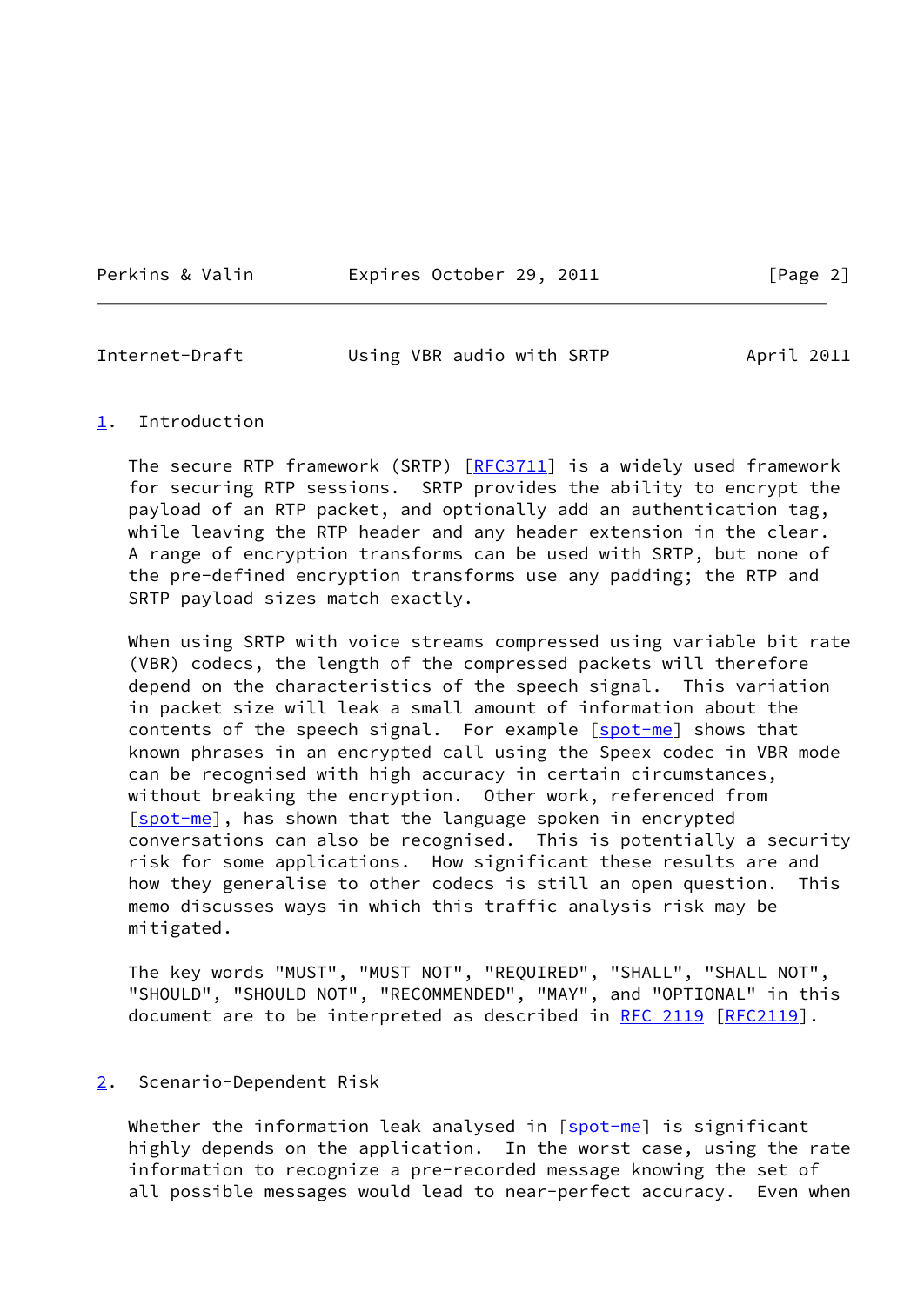the audio is not pre-recorded, there is a real possibility of being able to recognize contents from encypted audio when the dialog is highly structured (e.g. when the evesdropper knows that only a handful of possible sentences are possible) and thus contain only little information. On the other end, recognizing unconstrained conversational speech from the rate information alone appears to be highly unlikely at best. In fact, such a task is already considered a hard problem even when one has access to the unencrypted audio.

 In practical SRTP scenarios, it must also be considered how significant the information leak is when compared to other SRTP related information, such as the fact that the source and destination

| Perkins & Valin | Expires October 29, 2011 | [Page 3] |
|-----------------|--------------------------|----------|
|                 |                          |          |

<span id="page-3-1"></span>Internet-Draft Using VBR audio with SRTP April 2011

IP addresses are available.

<span id="page-3-0"></span>[3](#page-3-0). Guidelines for use of VBR Audio with SRTP

 It is the responsibility of the application designer to determine the appropriate trade-off between security and bandwidth overhead. As a general rule, VBR codecs should be considered safe in the context of encrypted one-to-one calls. However, applications that make use of pre-recorded messages where the contents of such pre-recorded messages may be of any value to an evesdropper (i.e., messages beyond standard greeting messages) SHOULD NOT use codecs in VBR mode. IVR applications would be particularly vulnerable since an evesdropper could easily use the rate information to easily recognize the prompts being played out.

 It is safe to use variable rate coding to adapt the output of a voice codec to match characteristics of a network channel, for example for congestion control purposes, provided this adaptation done in a way that does not expose any information on the speech signal. That is, if the variation is driven by the available network bandwidth, not by the input speech (i.e., if the packet sizes and spacing are constant unless the network conditions change). VBR speech codecs can safely be used in this fashion with SRTP while avoiding leaking information on the contents of the speech signal that might be useful for traffic analysis.

<span id="page-3-2"></span>[4](#page-3-2). Guidelines for use of Voice Activity Detection with SRTP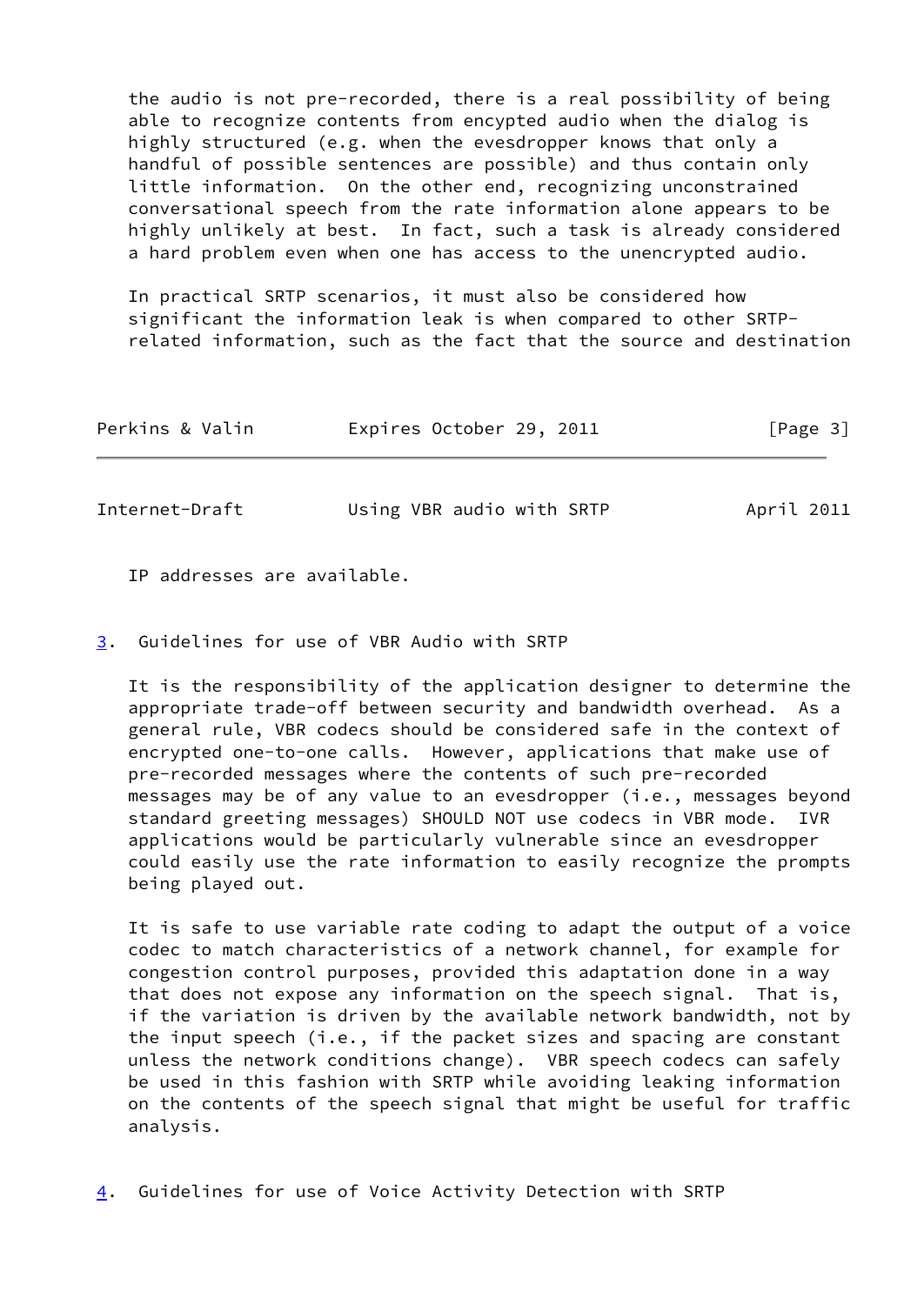Many speech codecs employ some form of voice activity detection (VAD) to either suppress output frames, or generate some form of lower-rate comfort noise frames, during periods when the speaker is not active. If VAD is used on an encrypted speech signal, then some information about the characteristics of that speech signal can be determined by watching the patterns of voice activity. This information leakage is less than with VBR coding since there are only two rates possible.

 The information leakage due to VAD in SRTP audio sessions can be much reduced if the sender adds an unpredictable "overhang" period to the end of active speech intervals, so obscuring their actual length. an RTP sender using VAD with encrypted SRTP audio SHOULD insert such an overhang period at the end of each talkspurt, delaying the start of the silence/comfort noise by a random interval. The length of the overhang applied to each talkspurt must be randomly chosen in such a way that it is computationally infeasible for an attacker to reliably estimate the length of that talkspurt. The audio data comprising the overhang period must be packetised and transmitted in RTP packets in

| Perkins & Valin | Expires October 29, 2011 |  | [Page 4] |
|-----------------|--------------------------|--|----------|
|-----------------|--------------------------|--|----------|

<span id="page-4-0"></span>Internet-Draft Using VBR audio with SRTP April 2011

 a manner that is indistinguishable from the other data in the talkspurt.

 The overhang period SHOULD have an exponentially-decreasing probability distribution function. This ensures a long tail, while being easy to compute. It is RECOMMENDED to use an overhang with a "half life" of a few hundred milliseconds (this should be sufficient to obscure the presence of inter-word pauses and the lengths of single words spoken in isolation, for example the digits of a credit card number clearly enunciated for an automated system, but not so long as to significantly reduce the effectiveness of VAD for detecting listening pauses). Despite the overhang (and no matter what the duration is), there is still a small amount of information leaked about the start time of the talkspurt due to the fact that we cannot apply an overhang to the start of a talkspurt without unacceptably affecting intelligibility. For that reason, VAD SHOULD NOT be used in encrypted IVR applications where the content of pre recorded messages may be of any value to an eavesdropper.

 The application of a random overhang period to each talkspurt will reduce the effectiveness of VAD in SRTP sessions when compared to non-SRTP sessions. It is, however, still expected that the use of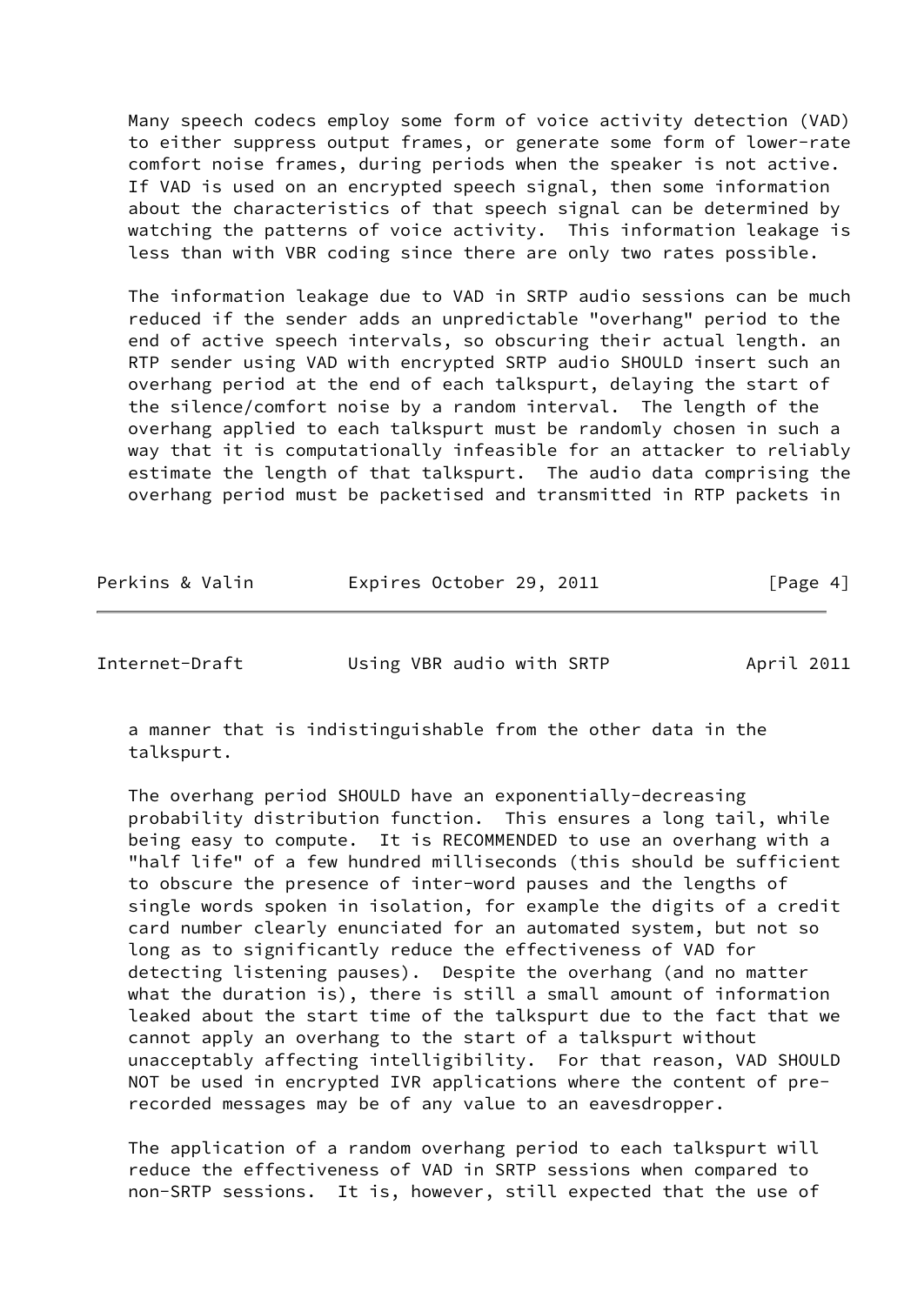VAD will provide a significant bandwidth saving for many encrypted sessions.

<span id="page-5-0"></span>[5](#page-5-0). Padding the output of VBR codecs

 For scenarios where VBR is considered unsafe, the codec SHOULD be operated in constant bit rate (CBR) mode. However, if the codec does not support CBR, RTP padding SHOULD be used to reduce the information leak to an insignificant level. Packets may be padded to a constant size ( $[spot-me$  $[spot-me$ ] achieves good results by padding to the next multiple of 16 octets, but the amount of padding needed to hide the variation in packet size will depend on the codec), or may be padded to a size that varies with time. In the case where the size of the padded packets varies in time, the same concerns as for VAD apply. That is, the padding SHOULD NOT be reduced without waiting for a certain (random) time. The RECOMMENDED "hold time" is the same as the one for VAD.

 Note that SRTP encrypts the count of the number of octets of padding added to a packet, but not the bit in the RTP header that indicates that the packet has been padded. For this reason, it is RECOMMENDED to add at least one octet of padding to all packets in a media stream, so an attacker cannot tell which packets needed padding.

| Perkins & Valin | Expires October 29, 2011 | [Page 5] |
|-----------------|--------------------------|----------|
|                 |                          |          |

<span id="page-5-2"></span>

| Internet-Draft | Using VBR audio with SRTP | April 2011 |
|----------------|---------------------------|------------|
|----------------|---------------------------|------------|

<span id="page-5-1"></span>[6](#page-5-1). Security Considerations

The security considerations of  $[REC3711]$  apply.

<span id="page-5-3"></span>[7](#page-5-3). IANA Considerations

No IANA actions are required.

#### <span id="page-5-4"></span>[8](#page-5-4). Acknowledgements

 This memo is based on the discussion in [\[spot-me](#page-6-3)]. Recent versions of ZRTP [\[I-D.zimmermann-avt-zrtp](#page-6-4)] contain a similar recommendation; the purpose of this memo is to highlight these issues to a wider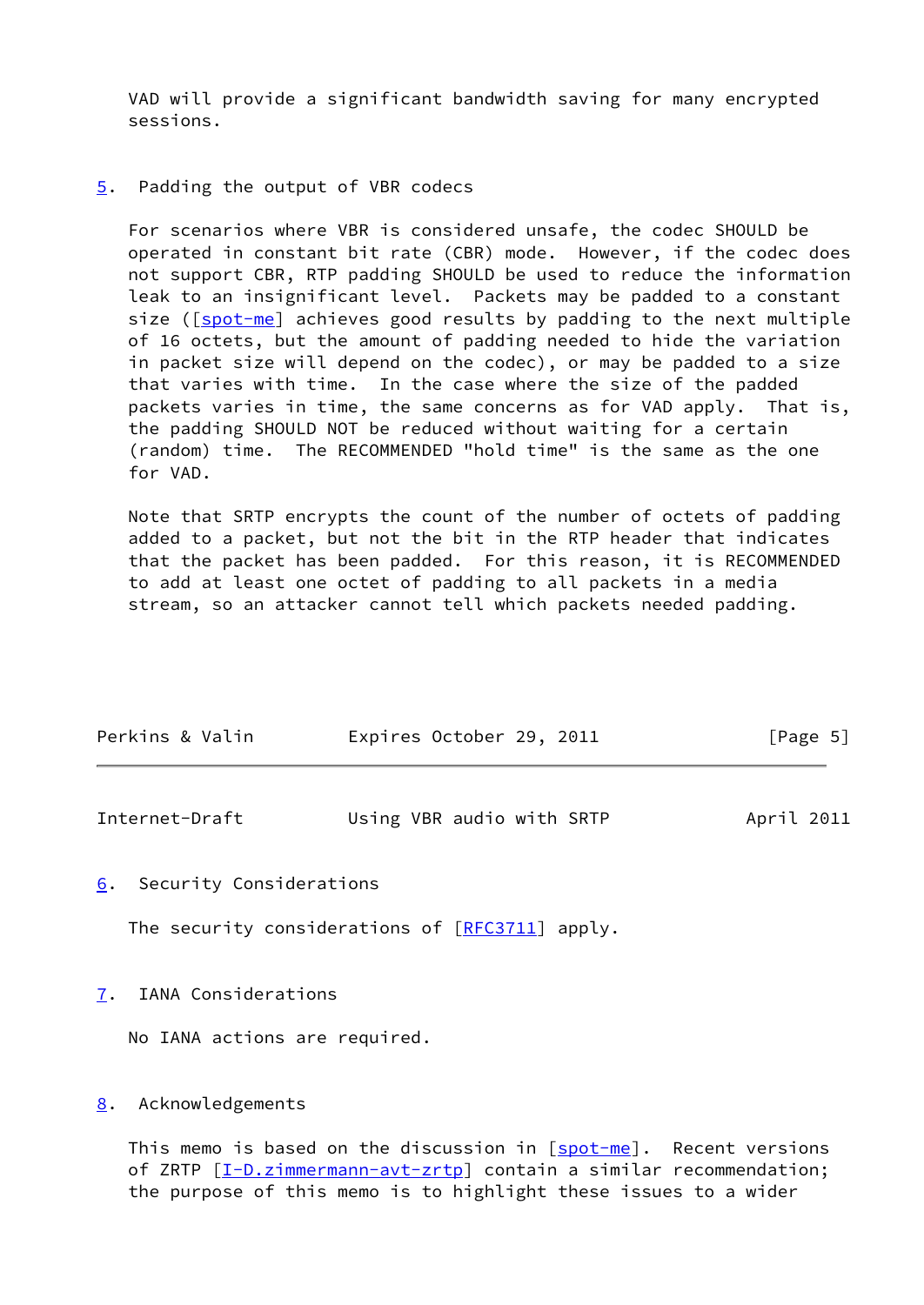audience, since they are not specific to ZRTP. Thanks are due to Phil Zimmermann, Stefan Doehla, Mats Naslund, Gregory Maxwell, David McGrew, Mark Baugher, Koen Vos, and Ingemar Johansson for their comments and feedback on this memo.

- <span id="page-6-0"></span>[9](#page-6-0). References
- <span id="page-6-1"></span>[9.1](#page-6-1). Normative References
	- [RFC2119] Bradner, S., "Key words for use in RFCs to Indicate Requirement Levels", [BCP 14](https://datatracker.ietf.org/doc/pdf/bcp14), [RFC 2119](https://datatracker.ietf.org/doc/pdf/rfc2119), March 1997.
	- [RFC3711] Baugher, M., McGrew, D., Naslund, M., Carrara, E., and K. Norrman, "The Secure Real-time Transport Protocol (SRTP)", [RFC 3711,](https://datatracker.ietf.org/doc/pdf/rfc3711) March 2004.
- <span id="page-6-4"></span><span id="page-6-2"></span>[9.2](#page-6-2). Informative References
	- [I-D.zimmermann-avt-zrtp]

 Zimmermann, P., Johnston, A., and J. Callas, "ZRTP: Media Path Key Agreement for Secure RTP", [draft-zimmermann-avt-zrtp-22](https://datatracker.ietf.org/doc/pdf/draft-zimmermann-avt-zrtp-22) (work in progress), January 2010.

<span id="page-6-3"></span> [spot-me] Wright, C., Ballard, L., Coull, S., Monrose, F., and G. Masson, "Spot me if you can: Uncovering spoken phrases in encrypted VoIP conversation", Proceedings of the IEEE Symposium on Security and Privacy 2008, May 2008.

| Perkins & Valin    | Expires October 29, 2011  | [Page 6]   |
|--------------------|---------------------------|------------|
| Internet-Draft     | Using VBR audio with SRTP | April 2011 |
| Authors' Addresses |                           |            |

 Colin Perkins University of Glasgow School of Computing Science Glasgow G12 8QQ UK